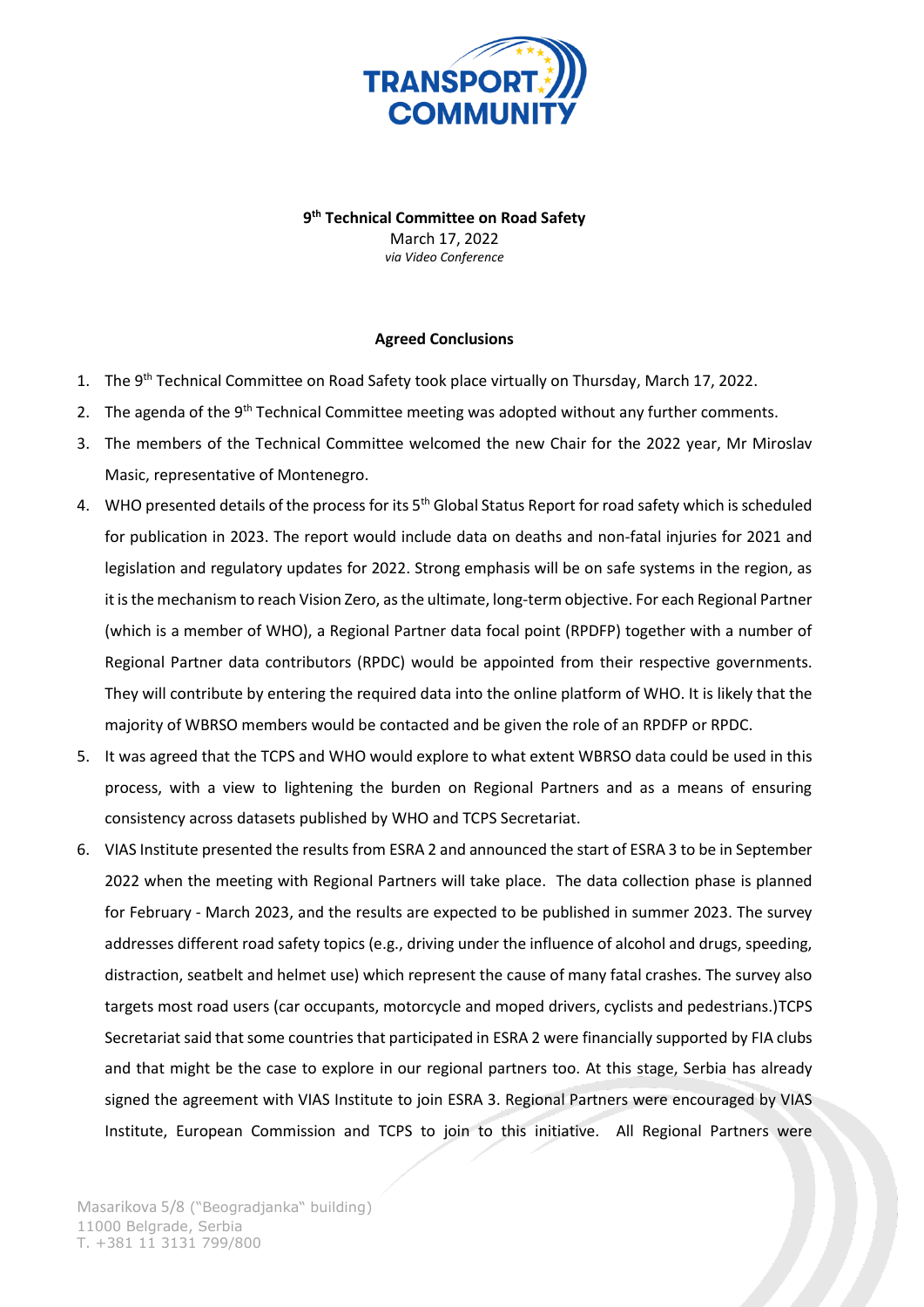

encouraged to participate in International ESRA Conference which will take place on 21 April 2022 online.

- 7. International Road Forum (IRF) presented the concept note and the programme of the regional Road Safety Conference for Balkans - IRF "Vision Zero for the Balkans" which will be held in Sofia from 1-2 June. TCPS Secretariat and all interested Regional Partners were encouraged to participate. The participation fee is free and the invitations will be sent out at a later stage.
- 8. TomTom gave a presentation on their work and presence in Western Balkans, namely creating highly accurate maps, navigation software, as well as road data and live traffic analytics. Some cases of data used in the region were presented.
- 9. Members of the Technical Committee greeted the presentation made by Mr Nikola Milas on the National Road Safety Strategy for 2021-2030 and the three-year Action Plan adopted by Croatia. The structure, the content, and the process of the adoption of the Strategy and Action Plan were discussed.
- 10. Technical Committee members reported on the progress made in the measures of the Road Safety Action Plan for the period October 2021- to March 2022.
	- a. **Albania** during this period has been approved Instruction of Minister of Infrastructure and Energy (MIE) on technical Inspection of Motor Vehicles Nr. 6, dt. 12.11.2021 and full approximation of the Directive 2014/45/EU of the European Parliament and of the Council of 3 April 2014 on periodic roadworthiness tests for motor vehicles and their trailers, has been reached. The MIE has prepared also a draft Instruction, which aims full compliance with the Commission Implementing Regulation (EU) 2019/621 of 17 April 2019 on the technical information necessary for roadworthiness testing of the items to be tested, on the use of the recommended test methods, and establishing detailed rules concerning the data format and the procedures for accessing the relevant technical information. The draft bylaw was sent for comments to the Ministry in charge of the integration, which has given its approval. It has been approved the Decision of Counsel of Ministers no. 778, dt. 15.12.2021, as a joint initiative of MIE and the Ministry of Internal Affairs. By this decision are set improved procedures for obtaining a driving license after the rehabilitation of persons who use alcohol and psychotropic substances. A new MIE Instruction on the activity of driving schools is in the process of approval. The rules of traffic on electric scooters and bicycles have been unified, aiming to strengthen road safety of such new category of vehicles on the road, as electric scooters. Albania reported ongoing projects, where improvement of road signs is in focus. No news concerning Road Safety Strategy and Action Plan were reported. Albanian current data collection system is not compliant with CADaS, and the World Bank Project does not include implementation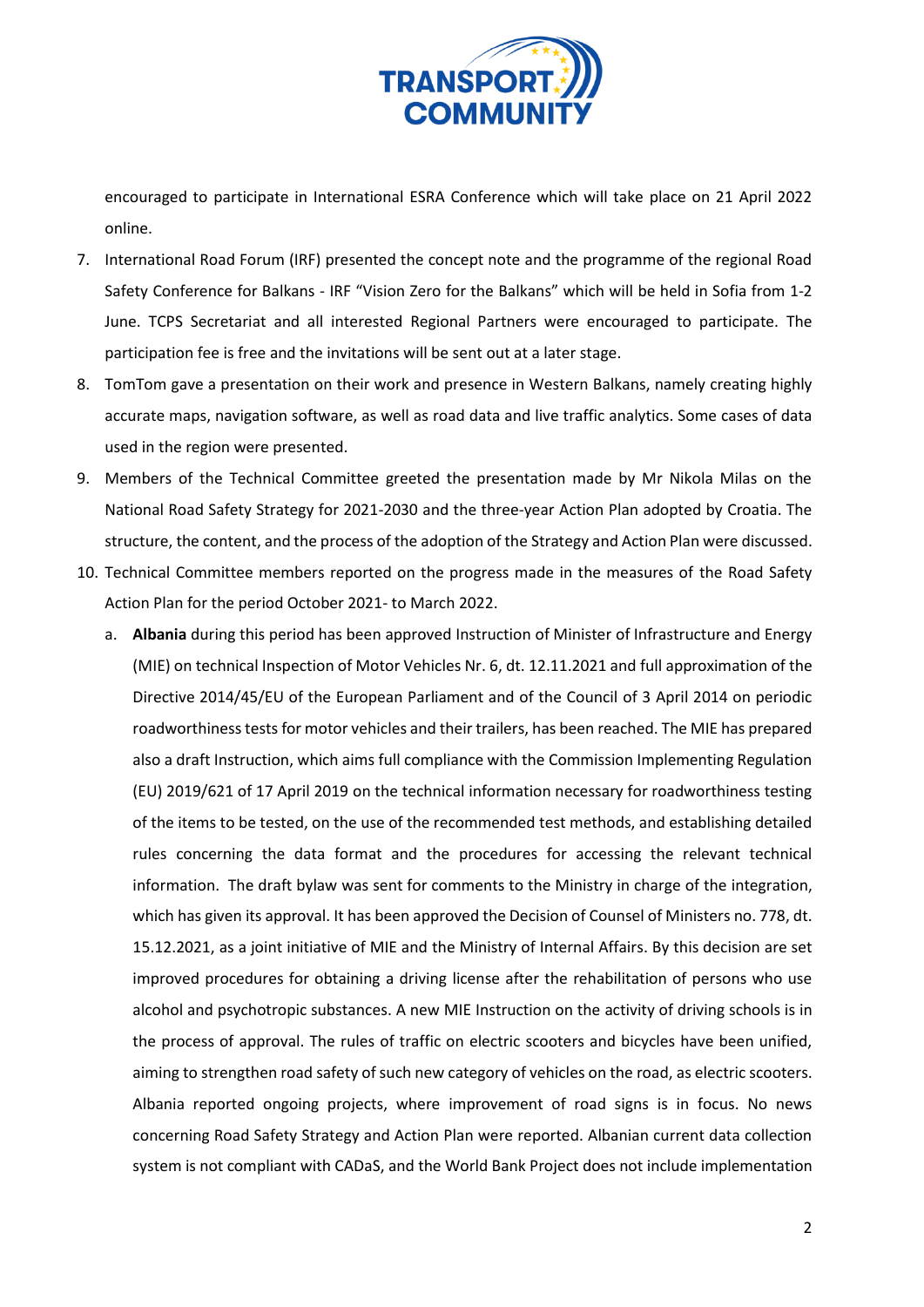

resources. Due to the very complex nature and cross-sectoral scope which constitutes the road safety strategy, the Ministry is requiring specialised international assistance for its design.

- b. **Bosnia and Herzegovina** reported no changes in the period October 2021-March 2022, however process of preparing certain documents on road safety is ongoing.
- c. **North Macedonia** reported that after the initial information note to the government for the steps taken for establishing the Road Traffic Safety Agency defined further steps were adopted by the Government, including conclusions for changes to relevant legislation which are currently in progress. The draft law on the establishment of the RTSA is under final nomo-technical adjustment. Once the legal text is finalized it shall be published on a single national electronic register portal for public debate. Afterwards, it is expected that the draft law is processed for a governmental and assembly procedure of adoption by the end of Q2 2022. It is expected that the Agency will become operational by the end of Q4 2022.
- d. **Kosovo**\* reported that the bylaw on road infrastructure safety management, in line with Directive 2008/69 should be finalized by end of April, as well as the bylaw on periodic technical inspections on roads. Concerning Action Plan, it is reported that the Council of Road Safety is established within Ministry but it needs to be strengthened more to be operational. Good cooperation with justice and Kosovo Police established an electronic system for road accidents for non-resident drivers. Kosovo is working on the Multimodal Strategy for 2021-2030 and an action plan for 2021-2025. The Strategy will include road safety in one chapter that will be in line with the TCT action plans and other relevant documents. There is no progress with establishing Road Safety Agency, although it is included in all strategical documents. Concerning the database, which exists under the Ministry of Interior, further support is needed to improve it and collect data in accordance with CADaS protocol.
- e. **Montenegro** reported that the Ministry of Interior has started drafting the Road Traffic Safety Strategy (2023-2030). The Strategy is expected to be completed and adopted later in 2022. They are also working on deploying the road crash system and will align it with CADaS. The new database system will be operational by the end of June 2022. In the meantime, training for police to collect data in CADaS mode is already ongoing. The Ministry of Capital Investments, in cooperation with the University of Montenegro, has started measuring the Traffic Safety Indicators, as well as measuring the attitudes of traffic participants. Both documents will be completed in the second half of the year. In November 2021 the Rulebook on the manner of assessing the impact of state

<sup>\*</sup> This designation is without prejudice to positions on status and is in line with UNSCR 1244 and the ICJ Opinion on the Kosovo Declaration of Independence.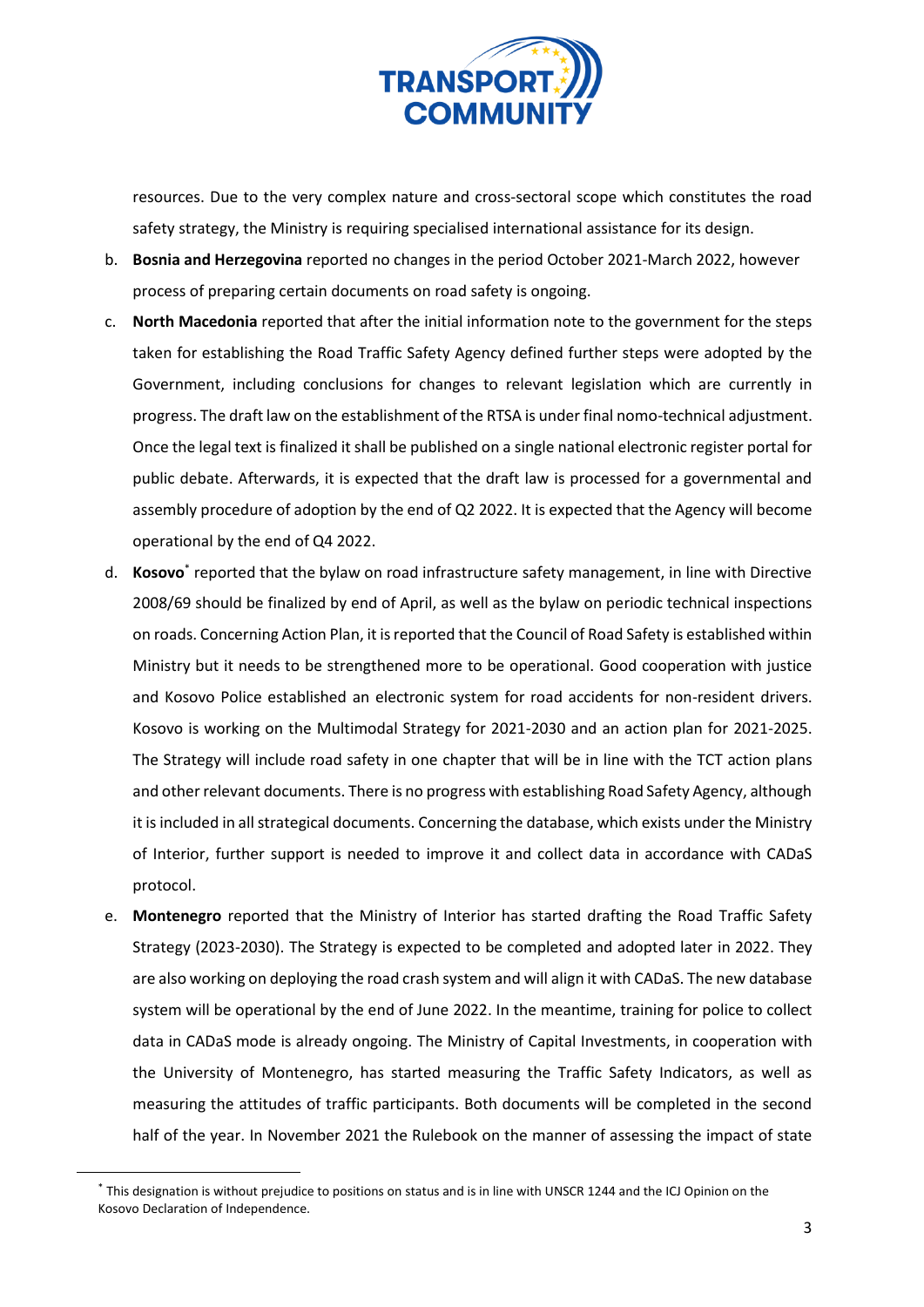

roads on traffic safety, audit and verification of state road safety was adopted. Preparations for conducting training and certification for RSA and RSI are ongoing. Auto-moto club organised education on road safety for children in primary schools. All legislation is fully or partially transposed, except the Directive on cross-border exchange of information, since it applies to the EU Member States based on bilateral agreements and its transposition is not planned yet.

- f. **Serbia** reported that it is the first Regional Partner to be part of the Pilot Project Joining CARE database. The kick-off meeting took place in November, after which several meetings with EU experts were held. It is expected that by May 2022 Serbia will have finalized the dataset for the 2021 year. After that, Road Traffic Safety Agency (RTSA) will forward its data from the last 3 years in a row to the CARE database. The draft Road Safety Strategy for 2022-2030 and the three year Road Safety Action Plan are in the final stage of preparation. Regarding KPIs, it is expected that RTSA will align its methodology with the updated EU methodology by autumn 2022. The preconditions for participation in the ESRA 3 project are met, in cooperation with VIAS Institute. As it is already aligned with Directive 2008/96 and there are 5 bylaws in place, Serbia has established a system of licensing road inspectors and auditors in May 2021. Having that said, realizations of two projects of road safety inspections which covered 800 km of state roads are ongoing. One of them covered 350 km of state roads which belongs to an indicative extension of the TEN-T road network. In addition, the realization of the road safety audit project for section Preljina – Boljare, part of the TEN-T road network, is ongoing as well as the project of implementation of measures for 5 locations on state roads based on reports on independent road impact assessment on road traffic crashes with killed persons are ongoing.
- 11. All Regional Partners were invited to share their reports on progress with TCT Secretariat in writing. As agreed with DG MOVE, TCT Secretariat will share questionnaires with RPs to get data on the sections that need to be improved, in order to proceed with small-scale projects for those sections.
- 12. TCT Secretariat informed the TC members that the progress on Annex I will be monitored and added to the Progress Report for 2021-2022 which will be published in October and be a deliverable for the Ministerial Council. Social issues will be followed by members of the Social Forum and Technical Committee members will be updated on the state play.
- 13. TCT Secretariat gave a briefing in the Capacity Building for Road Side Checks that were organized in December in Belgrade in cooperation with the Polish Embassy, for nominated representatives from institutions of Bosnia and Herzegovina, Montenegro and Serbia. Simultaneous translation and practical exercises on the Highway Belgrade Nis were held. The next Capacity building for the other three regional partners, Albania, Kosovo and North Macedonia will be held at the end of June 2022 in Skopje.